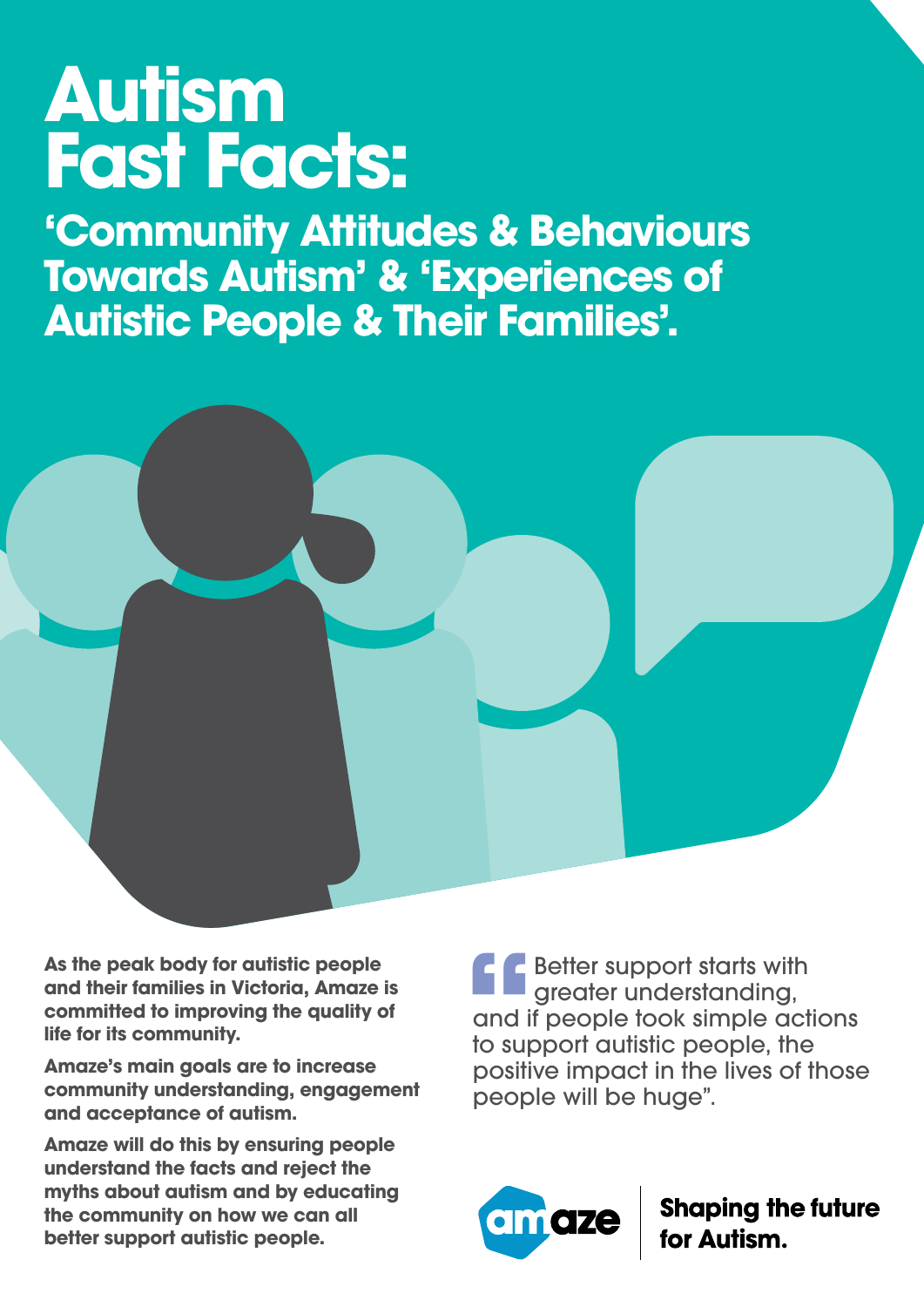## **How do we build better understanding of autism?**

The first step is to find out what the Australian community knows, feels and thinks about autism and what autistic people and their families experience in the community. We've looked at autism from both sides – autism and non-autism communities – and the results are revealing and compelling.

These "Fast Facts" present the first highlights of two ground-breaking studies "Community Attitudes and Behaviours Towards Autistic People in Australia" and "Experiences of Autistic People and their Families in Society".



**Autism is a lifelong disability but 30-55%** of Australians agree/are unsure autism can be cured and **22%** agree/are unsure that people grow out of autism.

**There is no specific cause of autism but 12% of Australians agree/are unsure** that vaccines (like MMR) cause autism.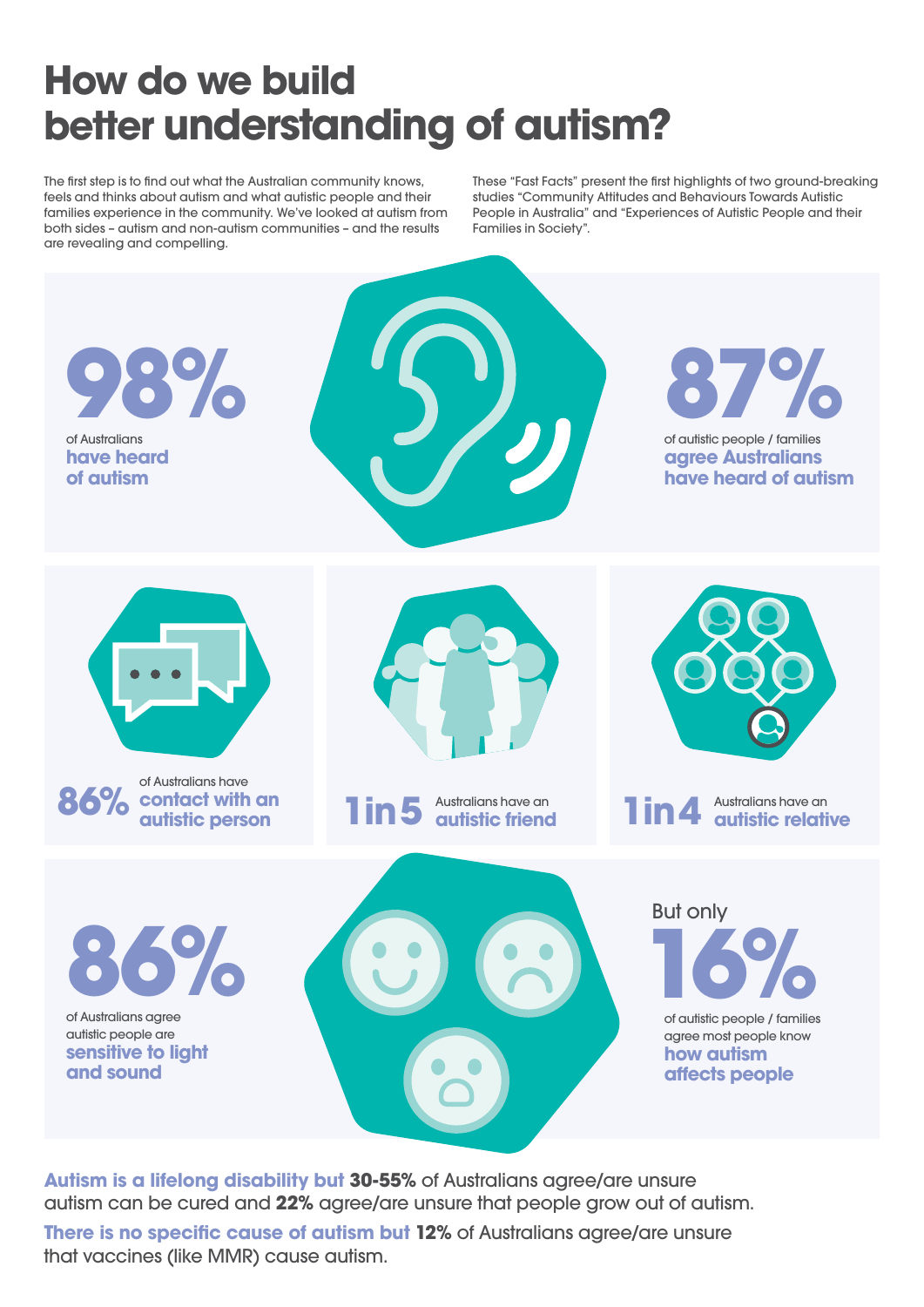## **Engaging with and supporting autistic people**

Whilst awareness of autism and how it impacts people is high amongst Australians, their confidence in their ability to support an autistic person is much lower – only 29% of Australians agree.

The autism community rates people's ability to support them much lower with only 4% agreeing that they know how.



Members of the autism community report being treated harshly and judged unfairly by the public in the way they are described and how people react to them. The ways autism impacts people means they often need more time to process information and find some social situations and physical environments challenging, which results in them feeling overwhelmed and anxious and can lead to a meltdown. A meltdown is not deliberate or 'a tantrum' and is far worse to experience than to watch.



**f**<br>they<br>**He** is My son may be on the "spectrum" and have other "disabilities", but he is the most amazing kid. Sad how some people don't see who they are on the inside, just how they do things differently on the outside. **He is my life's finest achievement."**